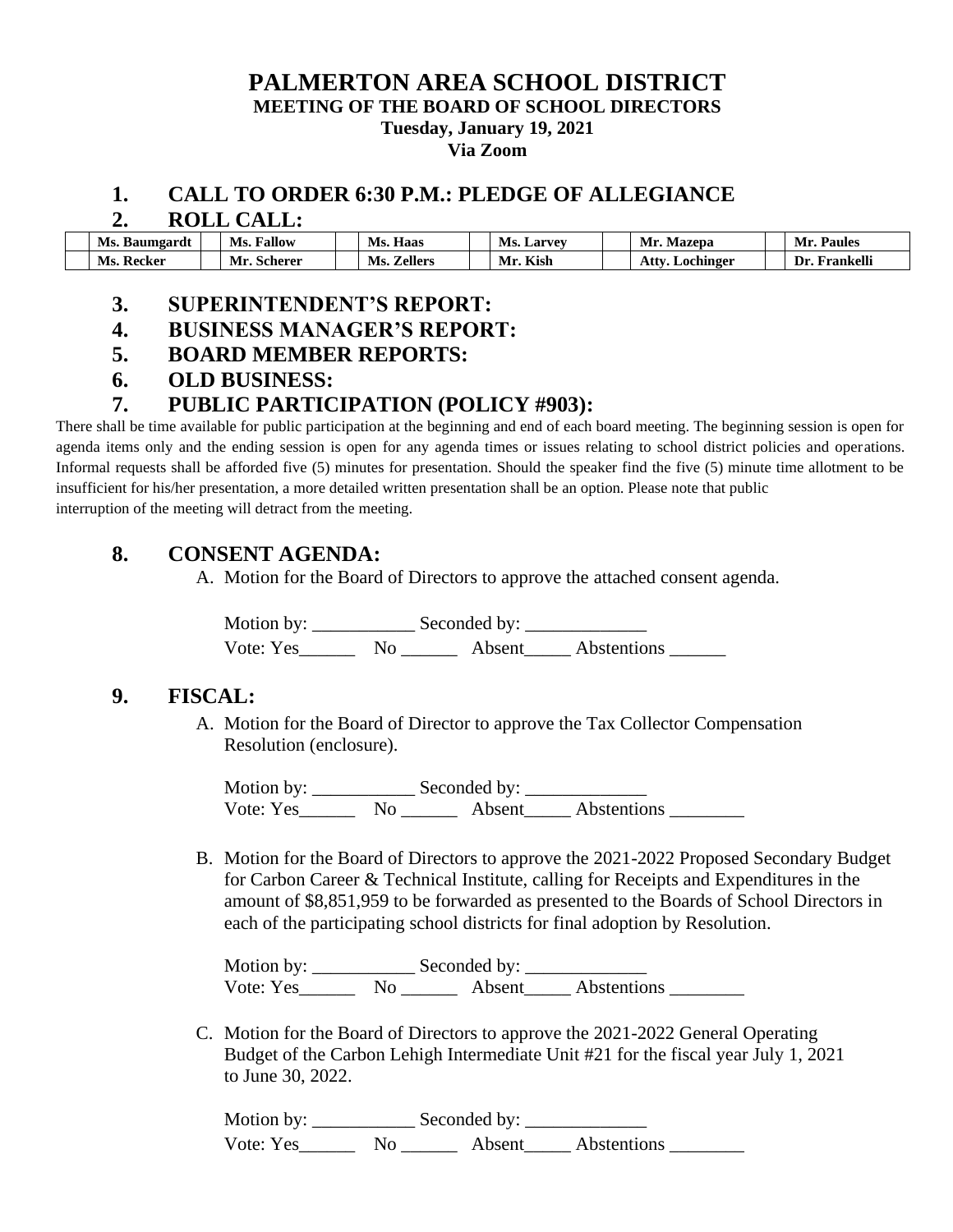D. Motion for the Board of Directors to approve the Lehigh Carbon Community College Operating Budget and Debt Service/Leases and Capital Budget for the fiscal year 2021-2022.

Motion by: \_\_\_\_\_\_\_\_\_\_\_ Seconded by: \_\_\_\_\_\_\_\_\_\_\_\_\_ Vote: Yes\_\_\_\_\_\_\_\_ No \_\_\_\_\_\_\_\_ Absent\_\_\_\_\_\_ Abstentions \_\_\_\_\_\_\_\_

E. Motion for the Board of Directors to approve the retroactive exemption of real estate taxes for Dylan Tyahla from April of 2016 through May 19, 2020, for Tax Parcel No. 16-56-A71.06 under the Pennsylvania Disabled Veteran's Real Estate Tax Exemption Act.

Motion by: \_\_\_\_\_\_\_\_\_\_\_\_\_\_ Seconded by: Vote: Yes\_\_\_\_\_\_\_\_ No \_\_\_\_\_\_\_\_ Absent\_\_\_\_\_\_ Abstentions \_\_\_\_\_\_\_\_\_

### **10. OTHER:**

A. Motion for the Board of Directors to approve a Guaranteed Energy Savings Agreement with McClure Company at a cost of \$1,694,476 for the High School Window Project as listed in the Investment Grade Audit Report dated January 5, 2021.

Motion by: \_\_\_\_\_\_\_\_\_\_\_ Seconded by: \_\_\_\_\_\_\_\_\_\_\_\_\_ Vote: Yes\_\_\_\_\_\_ No \_\_\_\_\_\_ Absent\_\_\_\_\_ Abstentions \_\_\_\_\_\_

# **11. PUBLIC PARTICIPATION:**

### **12. FOR THE GOOD OF THE ORDER:**

#### **13. ADJOURNMENT:**

 Motion by: \_\_\_\_\_\_\_\_\_\_ Seconded by: \_\_\_\_\_\_\_\_\_\_\_\_\_\_ Vote: Yes\_\_\_\_\_\_ No \_\_\_\_\_\_ Absent\_\_\_\_\_ Abstentions \_\_\_\_\_\_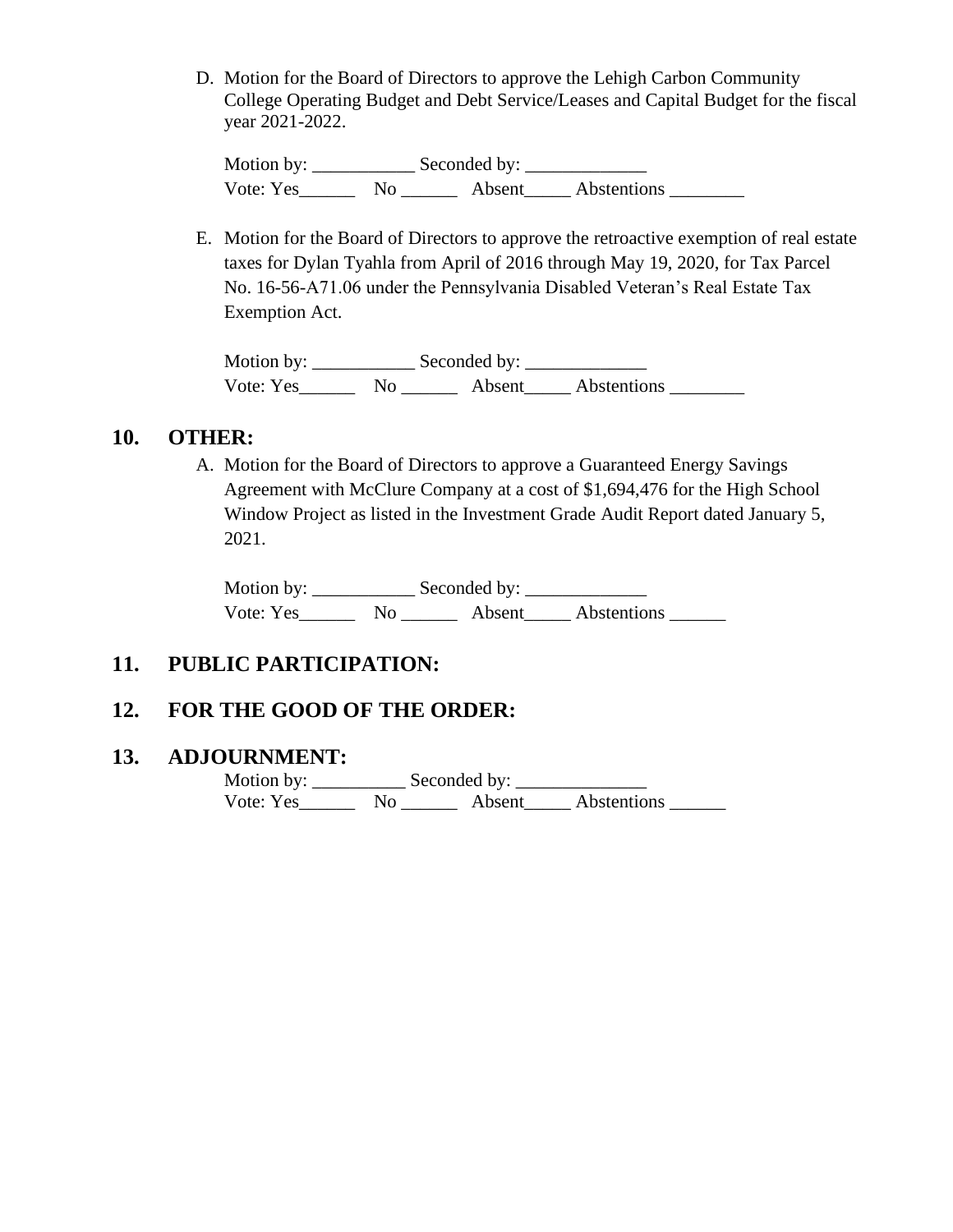# **PALMERTON AREA SCHOOL DISTRICT CONSENT AGENDA Tuesday, January 19, 2021**

# **1. MEETING MINUTES:**

A. Approve the Board Minutes from November 25, 2020 and December 1, 2020 (enclosures)

# **2. FISCAL:**

- A. Approve the Accounts Payable Reports (enclosures)
- B. Approve the Treasurer's Reports (enclosures)
- C. Accept the Single Audit Report dated June 30, 2020 as presented by Gorman & Associates, P.C. (enclosure)
- D. Reappoint Ryan Kish as delegate to the Carbon County Tax Collection Committee
- E. Exonerate the current tax collectors listed below from the collection of the 2020-2021 school year delinquent per capita taxes effective January 1, 2021:

| <b>Bowmanstown Borough</b>  | Maria Smith        | \$1,640.00  |
|-----------------------------|--------------------|-------------|
| Lower Towamensing Township  | Nicole Jahelka     | \$5,830.00  |
| Palmerton Borough           | Lisa Nemeth        | \$11,600.00 |
| <b>Towamensing Township</b> | <b>Brenda Drew</b> | \$6,860.00  |

- F. Appoint Berkheimer Associates, Bangor, PA, as the delinquent tax collector of the 2020- 2021 school year per capita taxes effective January 1, 2021. There is no fee assessed to the district for this service as the fees are assessed to the taxpayer.
- G. Approve the per capita tax exoneration lists (enclosure)

# **3. PERSONNEL:**

- A. Approve the following food service re-hires as a result of the district's return to hybrid learning, with a retroactive approval date of January 4, 2021:
	- 1. Linda Smith 7. Heather Vogel
	-
	- 3. Michele Kovacs 9. Shannon Ledo
	- 4. Cassandra Creyer 10. Amy Carrelli
	- -
- B. Approve tenure status for Laura Reichard who has attained three (3) years of satisfactory performance ratings with the Palmerton Area School District
- 
- 2. Teresa Reed 8. Wendy Magner
	-
	-
- 5. Suzanne Schaffer 11. Kathyrn Kunkle
- 6. Anna Catania 12. Eileen Heiney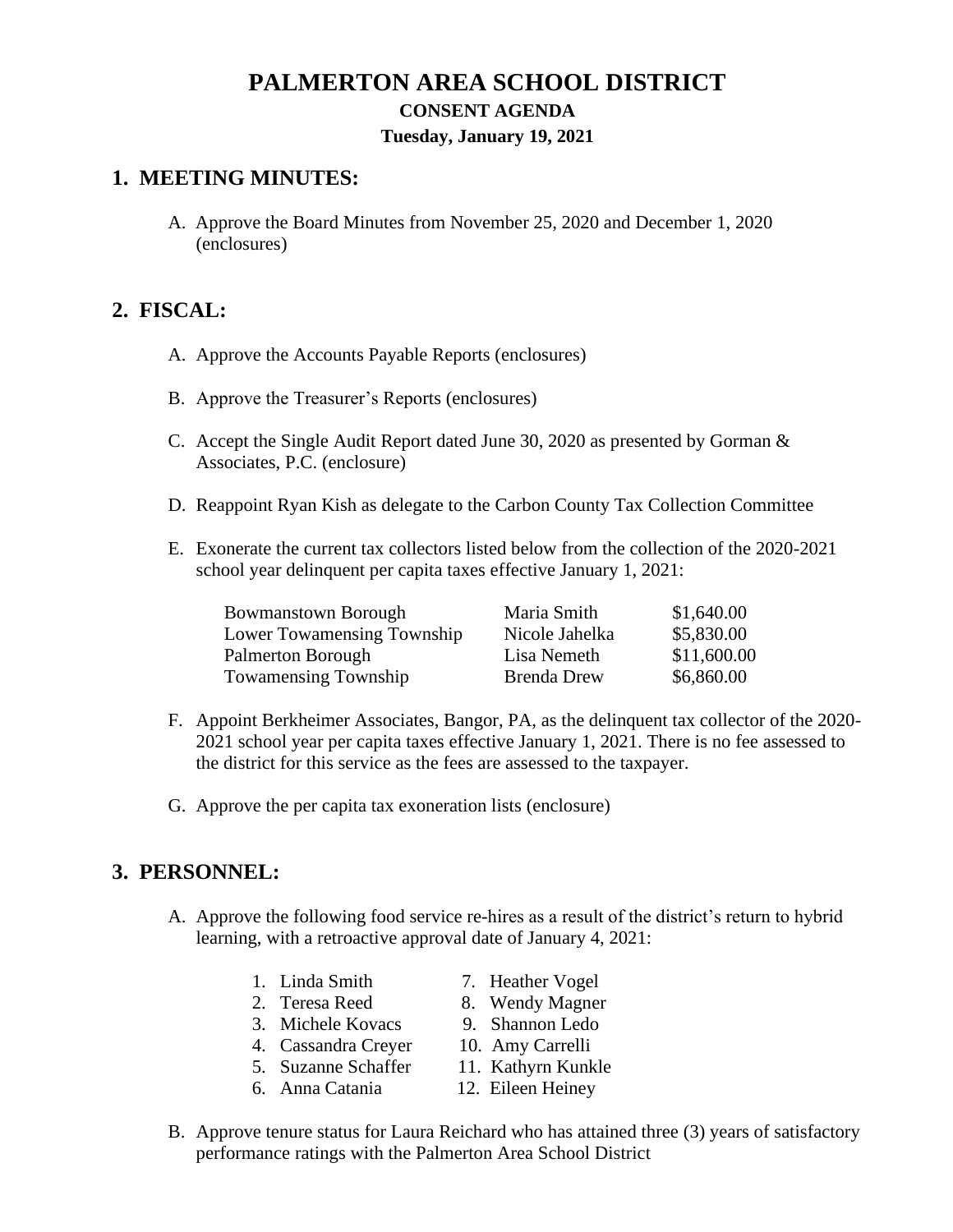C. Approve the following column movements:

Christopher Kimmel from Bachelor's +24 to Master's Elizabeth Karb from Bachelor's to Bachelor's +24

- D. Approve the Addendum to Business Manager Contract (enclosure)
- E. Approve Lisa Failla as Spanish Teacher effective upon release from her current employer at an annual salary of \$51,500 prorated
- F. Approve Erika Katona as instructional assistant at the rate of \$15.81 per hour effective January 20, 2021
- G. Approve Melanie Keller as substitute cafeteria employee at the rate of \$10.00 per hour effective January 20, 2021
- H. Accept the resignation of Thomas Heinick as Concert Band Advisor for the 2020-2021 school year effective September 1, 2020
- I. Approve the following advisors for the second semester of 2020-2021 school year pending the completion and approval of an updated health and safety plan:

| Thomas Heinick        | <b>Concert Band Advisor</b> | \$1,063.50 |
|-----------------------|-----------------------------|------------|
| <b>Brandyn Miller</b> | <b>Stage Crew Advisor</b>   | \$1,020.00 |
| <b>Brent Harris</b>   | Drama Advisor – Spring      | \$1,729.00 |

- J. Approve Matthew Lalik as volunteer wrestling coach for the 2020-2021 season effective January 20, 2021
- K. Approve the following spring coaches for the 2020-2021 school year:

| Lyndsey Heinrich | Track & Field Coach           | \$2,689 |
|------------------|-------------------------------|---------|
| Darris Rodrigues | Track & Field Coach           | \$2,689 |
| Michael Horvath  | Track & Field Coach $(1/2)$   | \$1,344 |
| Kris Hoffner     | Track & Field Volunteer Coach |         |
| Mike Martinez    | Track & Field Volunteer Coach |         |
| Melissa Martinez | Track & Field Volunteer Coach |         |

L. Approve the following fall coaches for the 2021-2022 school year:

| <b>FOOTBALL:</b>   |                        |         |
|--------------------|------------------------|---------|
| Chris Walkowiak    | <b>Head Coach</b>      | \$6,289 |
| Mark Versuk        | <b>Assistant Coach</b> | \$4,117 |
| Mike Falcone       | <b>Assistant Coach</b> | \$4,117 |
| Fred Lesher        | <b>Assistant Coach</b> | \$4,117 |
| Logan Lesher       | <b>Assistant Coach</b> | \$4,117 |
| Alfredo Ortiz, Jr. | <b>MS</b> Coach        | \$4,117 |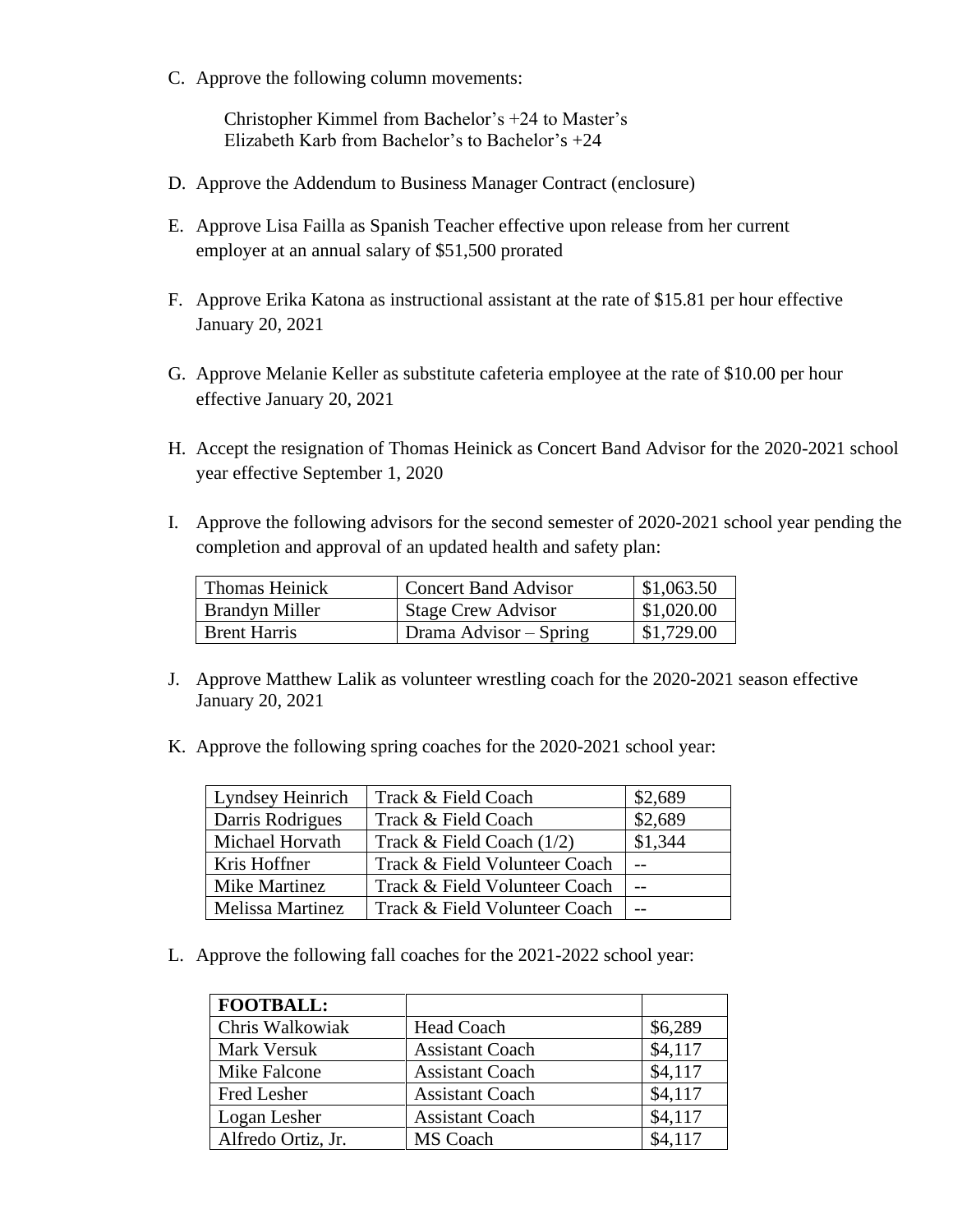| <b>Christopher Frace</b> | 1/2 Assistant Coach    | \$2,059 |
|--------------------------|------------------------|---------|
| <b>Matt Guedes</b>       | 1/2 Assistant Coach    | \$2,059 |
| John Snyder              | Volunteer Coach        | --      |
|                          |                        |         |
| <b>CROSS COUNTRY:</b>    |                        |         |
| William Zeky             | <b>Head Coach</b>      | \$4,135 |
| <b>Tyler Svetik</b>      | <b>Assistant Coach</b> | \$2,716 |
| Mike Horvath             | <b>MS</b> Coach        | \$1,358 |
| <b>FIELD HOCKEY:</b>     |                        |         |
| Lauren Michalik          | <b>Head Coach</b>      | \$4,135 |
| <b>Tara Frantz</b>       | <b>Assistant Coach</b> | \$2,716 |
| <b>Brian Spadt</b>       | MS Coach               | \$2,716 |
|                          |                        |         |
| <b>BOYS SOCCER:</b>      |                        |         |
| Antonio Orlando          | <b>Head Coach</b>      | \$4,135 |
| Alex Pino                | <b>Assistant Coach</b> | \$2,716 |
|                          |                        |         |
| <b>GIRLS SOCCER:</b>     |                        |         |
| David O'Brien            | <b>Head Coach</b>      | \$4,135 |
| Lyndsey Heinrich         | <b>Assistant Coach</b> | \$2,716 |
|                          |                        |         |
| GOLF:                    |                        |         |
| Alex Knoll               | Co-Head Coach          | \$1,244 |
| Michael Brennan          | Co-Head Coach          | \$1,244 |
|                          |                        |         |
| <b>VOLLEYBALL:</b>       |                        |         |
| Marsha Thomas            | Head Coach             | \$4,135 |
| <b>Rachel Harry</b>      | <b>Assistant Coach</b> | \$2,716 |
| John Cronk               | <b>Volunteer Coach</b> | --      |

M. Approve the following Cheerleading Advisors for 2021-2022 school year:

| Amy Mertz        | Advisor    | \$2,532 |
|------------------|------------|---------|
| Christine DeLong | Advisor    | \$2,532 |
| Magin Gursky     | MS Advisor | \$1,266 |

- N. Accept the retirement of Preston Beers, Towamensing Elementary Custodian, tentatively effective on September 13, 2021
- O. Accept the retirement of Denise Strohl, Junior High School Secretary, effective December 31, 2021
- P. Accept the resignation of Bobbie Jo Knott as substitute cafeteria worker effective January 7, 2021
- Q. Accept the resignation of Matthew Kosciolek as assistant track coach effective December 3, 2020